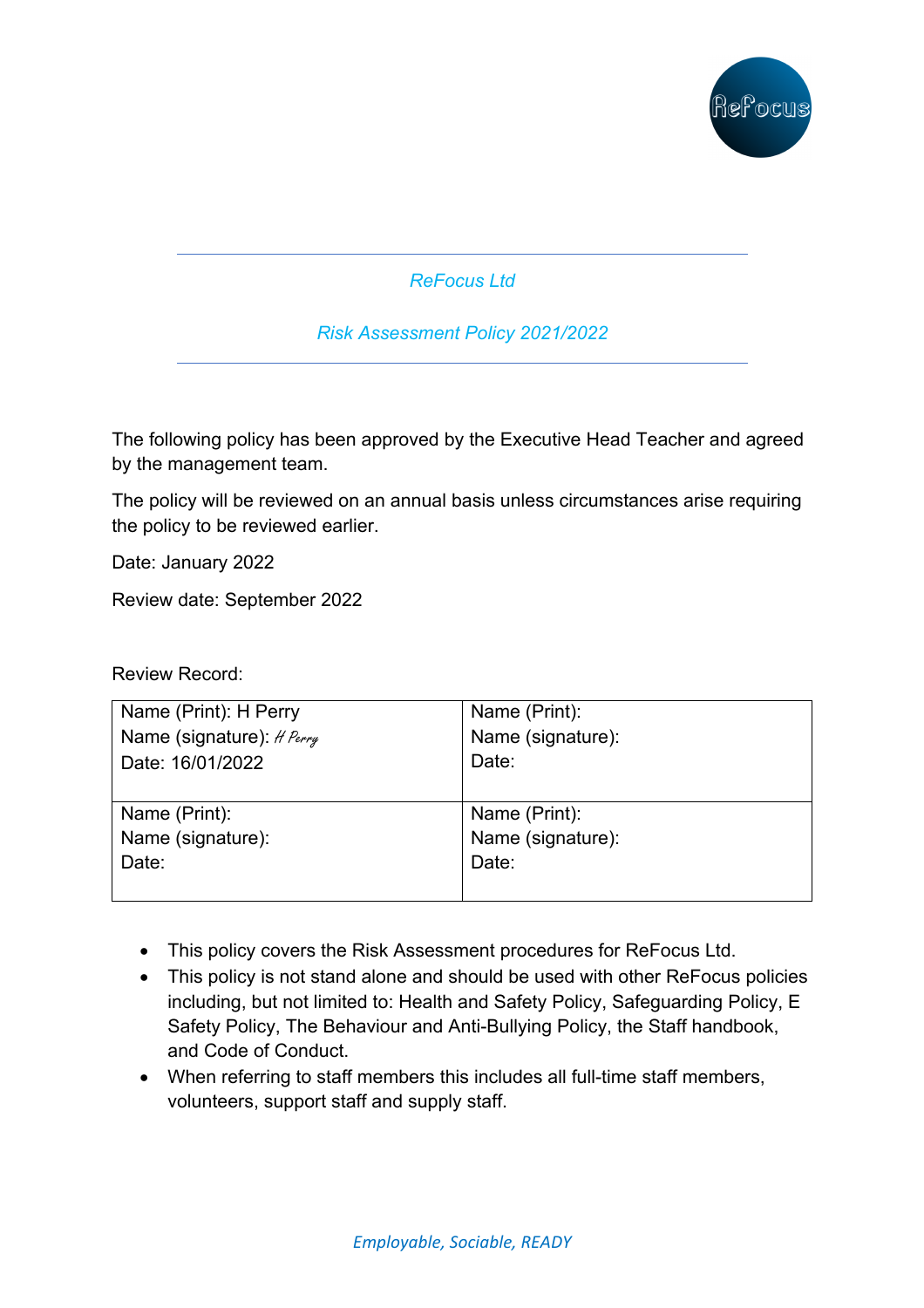

#### **Introduction**

ReFocus are required to assess the risks that are likely to arise from their business processes. This requirement is generally referred to as risk assessment.

ReFocus recognise that a high proportion of students will have identified vulnerability which will increase level of risk in certain areas. ReFocus accept that they will work with the student, parents, home school (if applicable) and other agencies to negate and reduce risk.

Every student that attends ReFocus will have an Entry Risk Assessment. This Risk Assessment will form the initial basis of that students identified risk areas which will be reviewed as appropriate. The majority of our short term package students will remain on their entry risk assessment unless it is evident that the information provided is incorrect or adjustments need to be made.

This Guidance Note gives only general advice on the risk assessment process.

A risk assessment is simply a careful sensible examination of what, could cause harm to people, so that you can weigh up whether you have taken enough precautions or should do more to prevent harm to your workforce or other people who might be affected by your work activities. It is in effect risk management.

#### **Legal Requirements**

Health and safety at work legislation places key requirements and responsibilities on ReFocus to ensure that their business is properly managed. It requires a competent risk assessment of work activities, processes, and tasks so that Managers are aware of workplace hazards and risks and can properly manage them.

Where a risk assessment identifies the presence of significant hazards, and more than 5 people are employed the risk assessment must be recorded.

#### **Action Required**

ReFocus must decide for suitable and sufficient risk assessments to be made for all their business activities, both on site and off site. The process can be delegated but Directors and Senior Managers still retain the responsibility for ensuring that they are suitable and sufficient.

ReFocus are committed to ensure its students and employees are at the forefront of a decision making regarding risk management.

ReFocus also recognise that employees and students often understand the process and the day-to-day risks in greater detail than their Managers. Workforce engagement in completing the risk assessment and developing control measures is likely to result in better compliance and use of the control measures than would otherwise be the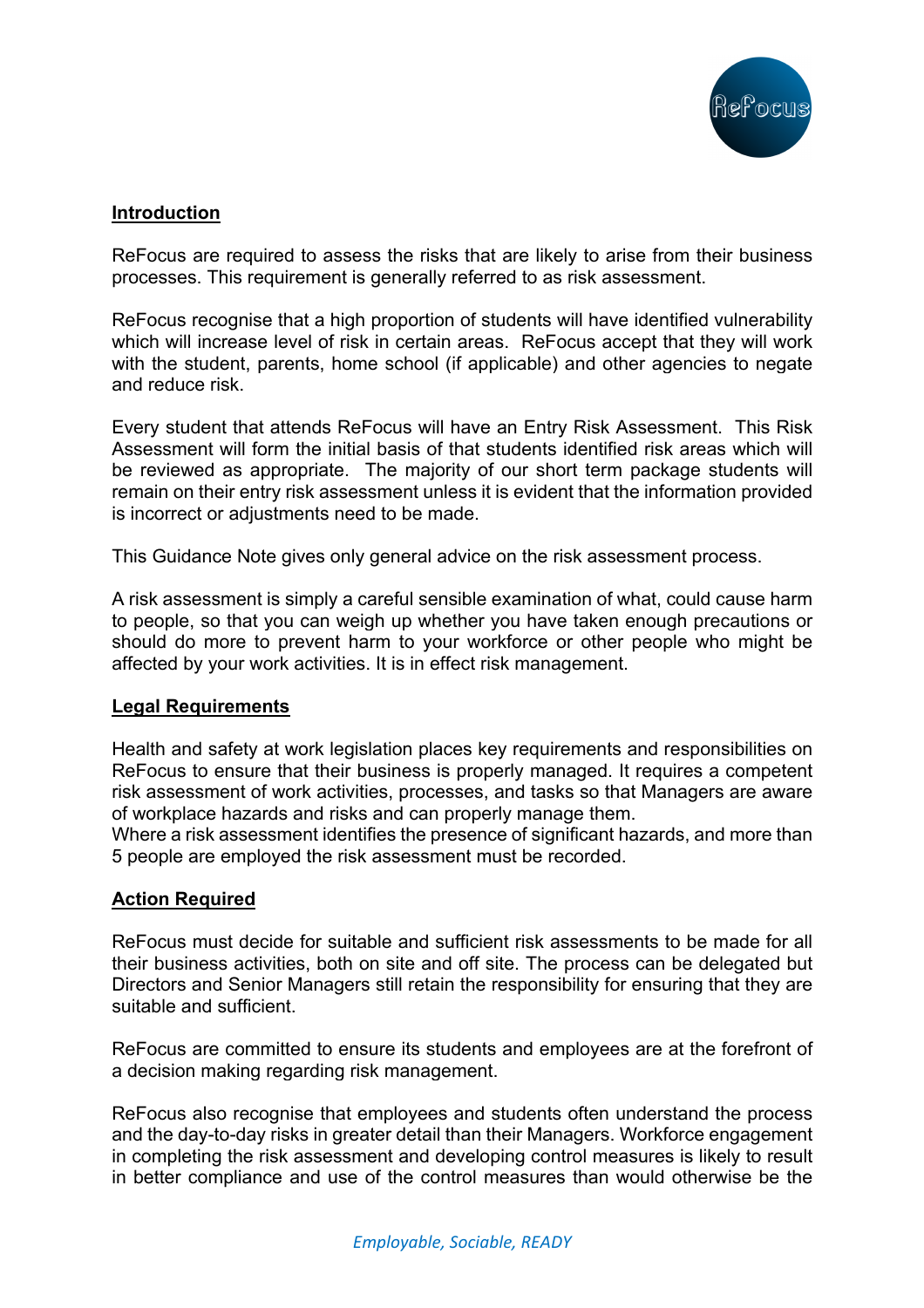

case. Sometimes it is also appropriate to involve students, and others in the risk assessment of a process or activity where they might directly be affected.

All significant risks will be identified and recorded as part of the ongoing risk assessment process.

Risk assessments should not be a bureaucratic process and not overly complicated.

The purpose of risk assessment is to promote the sensible management of workplace risk. Sensible risk management is all about: -

- Ensuring that students, employees, and the public are properly protected;
- Providing overall benefit to by balancing benefits and risks, with a focus on reducing real risks – both those which frequently arise and those with serious consequences;
- Enabling innovation and learning not stifling them;
- Ensuring that those who create risks manage them responsibly and understand that failure to manage real risks responsibly is likely to lead to robust action;
- Enabling individuals to understand that as well as the right to protection, they also must exercise responsibility.

Risk assessment is not about:

- Creating a totally risk-free society;
- Generating useless paperwork mountains;
- Scaring people by exaggerating or publicising trivial risks;
- Stopping important recreational and learning activities for individuals where the risks are managed;
- Reducing protection of people from risks that cause real harm and suffering.

Written risk assessments will be reviewed and updated annually to ensure it covers all employees and volunteers against all risks and to ensure that any action identified as needed in the risk assessment has been carried out (unless the need arises sooner). Risk assessments will also be updated every time that there is a major change in working practices. Risk assessments will cover all ReFocus employees and volunteers, wherever they may be based, and will cover all aspects of their activities. The Board will make, and implement, any appropriate arrangements for the effective planning, organisation, control, monitoring and review of any preventative or protective measures identified because of risk assessments.

The matrix for which identified risks are assessed are available in **Appendix A**. This is used for all Risk Assessments.

#### Generic Risk Assessments – Site related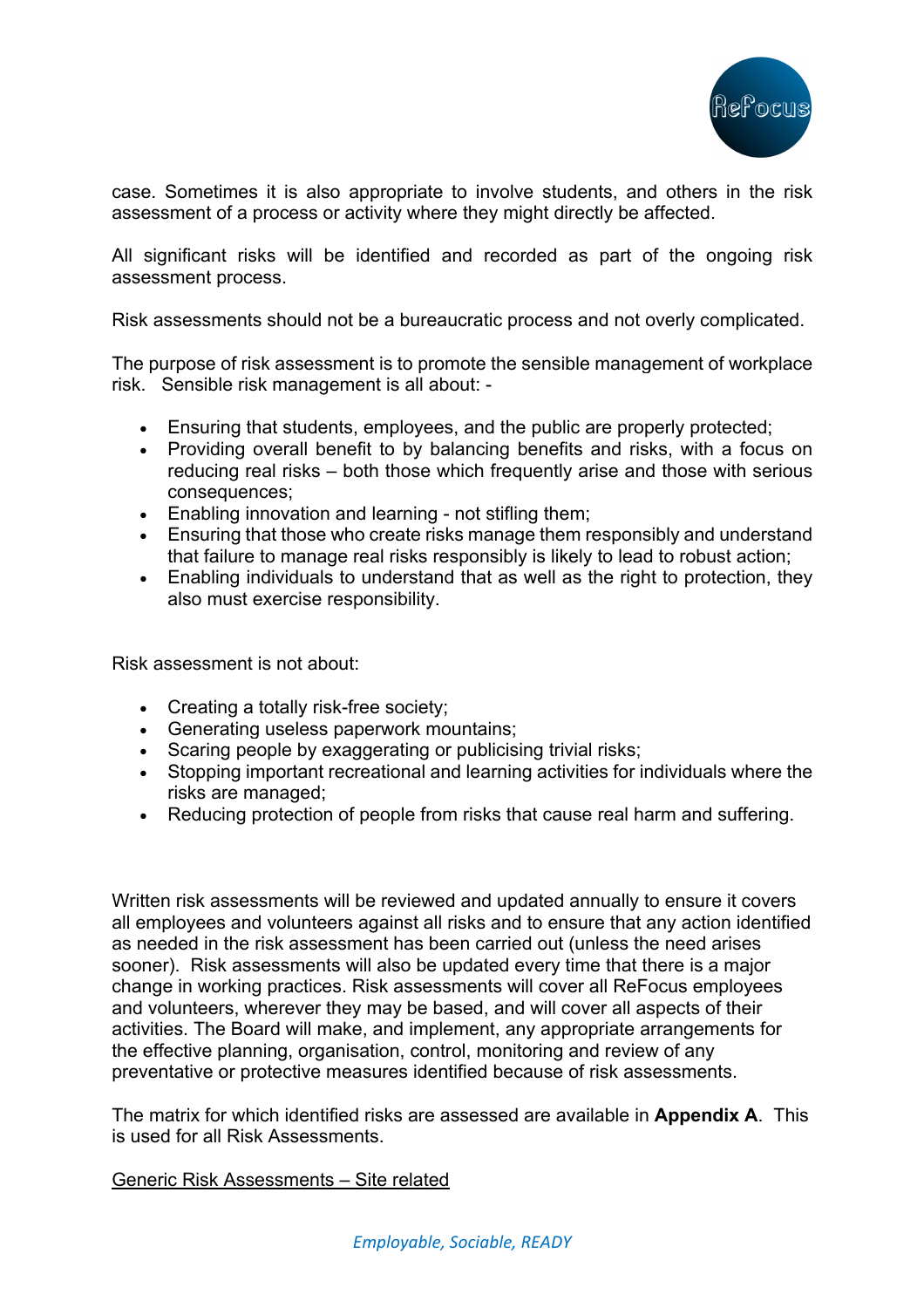

The nominated person responsible for Site related risk Assessments is **Liam Kerr**

#### Template available in **Appendix B**

#### Risk Assessments - Staff

ReFocus will conduct an individual risk assessment for any employee under the age of 18.

This assessment will specifically consider the young person's possible lack of awareness of existing or potential risks. ReFocus will conduct individual assessments for lone workers, who take account of personal safety. It will also offer individual risk assessments to any members of staff who show or report symptoms of stress.

#### Student Risk Assessments

The nominated person responsible for Student Risk Assessments is **Hayley Perry.**

Any new student will have an entry risk assessment, template available in **Appendix C.** This will be completed and provided to ReFocus Ltd prior to any student starting. This risk assessment will form the basis of an ongoing student risk assessment for which the template is available in **Appendix D**.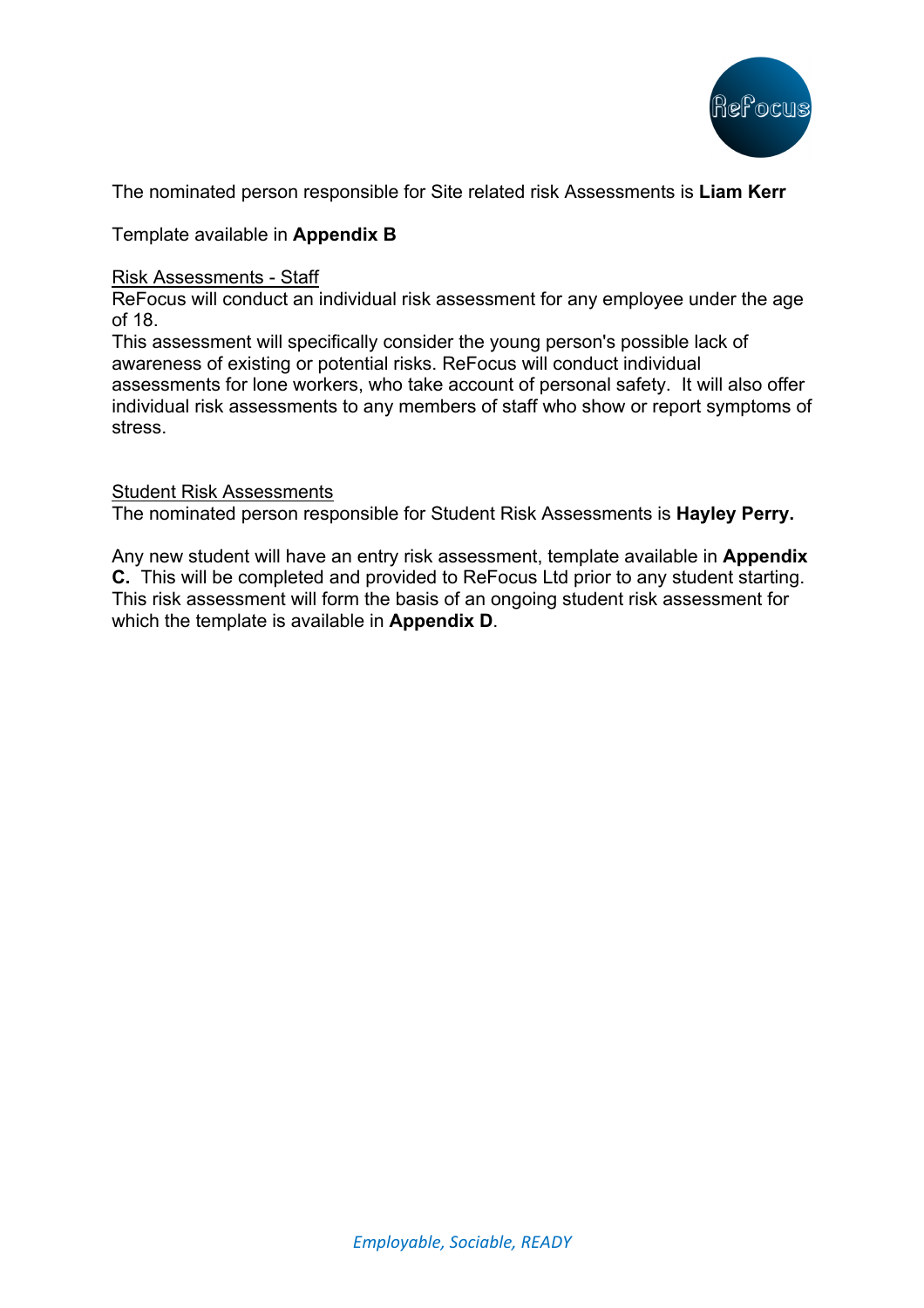

## **Appendix A**

### **Risk Assessment Matrix**

| <b>Risk Matrix</b>                 |                | <b>Consequence / Potential Impacts</b> |                |                 |               |       |              |
|------------------------------------|----------------|----------------------------------------|----------------|-----------------|---------------|-------|--------------|
|                                    |                | <b>Negligible</b>                      | <b>Minor</b>   | <b>Moderate</b> | <b>Severe</b> | Major | Catastrophic |
| Likelihood /<br><b>Probability</b> |                | 0                                      | $\mathbf{1}$   | $\overline{a}$  | 3             | 4     | 5            |
| Remote                             | 1              | $\bf{0}$                               | 1              | $\overline{a}$  | 3             | 4     | 5            |
| Rare                               | $\overline{2}$ | $\overline{0}$                         | $\overline{2}$ | 4               | 6             | 8     | 10           |
| <b>Unlikely</b>                    | 3              | $\bf{0}$                               | 3              | 6               | 9             | 12    | 15           |
| <b>Possible</b>                    | 4              | $\overline{0}$                         | 4              | 8               | 12            | 16    | 20           |
| <b>Occasional</b>                  | 5              | $\overline{\mathbf{0}}$                | 5              | 10              | 15            | 20    | 25           |
| <b>Likely</b>                      | 6              | $\bf{0}$                               | 6              | 12              | 18            | 24    | 30           |

| Negligible | <b>Low Risk</b><br>- 6 | Moderate Risk<br>$-12$ | <b>High Risk</b><br>$13 - 18$ |  |
|------------|------------------------|------------------------|-------------------------------|--|
|            |                        |                        |                               |  |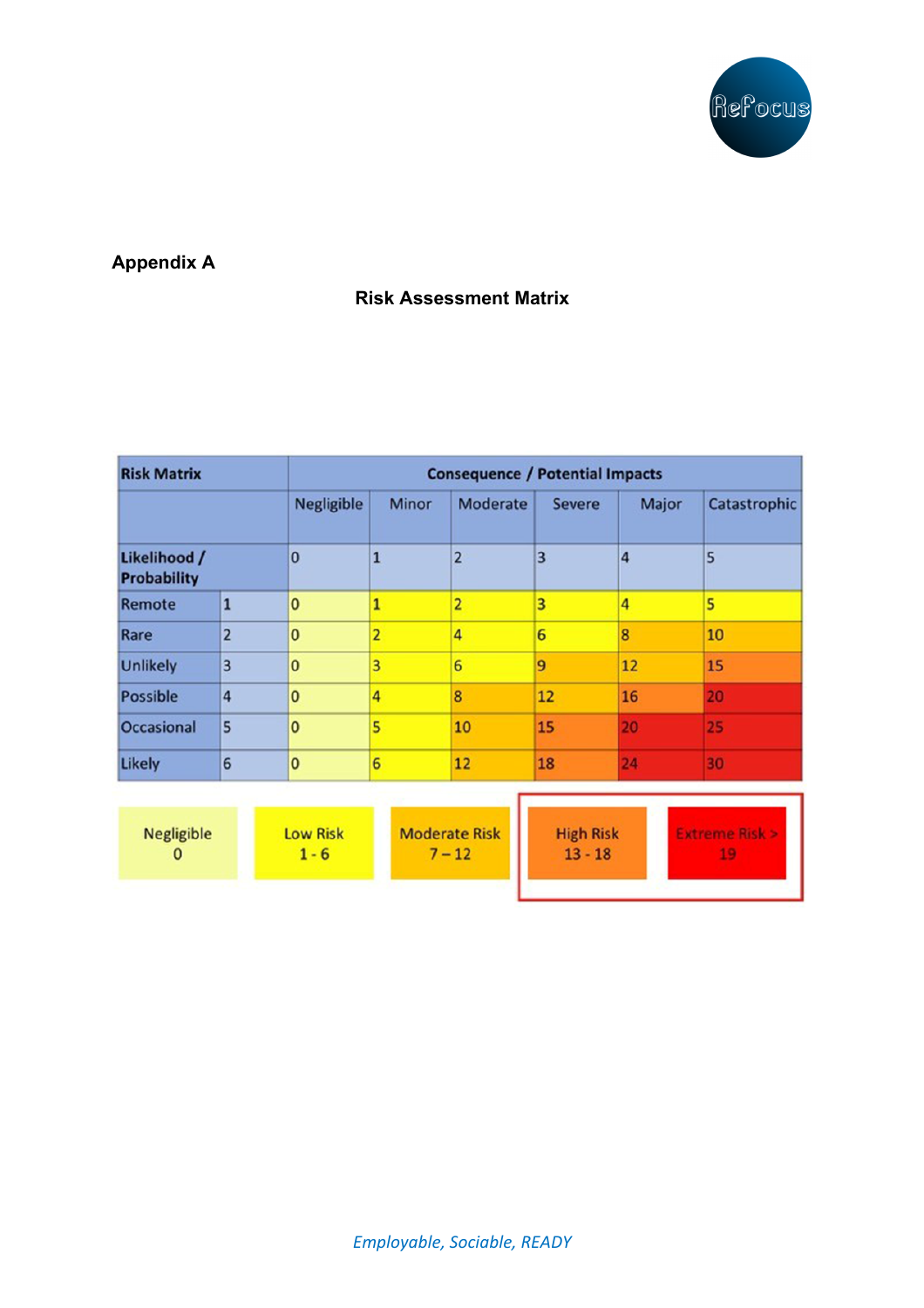

### **Appendix B**

### **Generic Risk Assessment for Walking Route to Castlefields, Wellingborough for the purpose of Physical Education**

| <b>HAZARD</b><br><b>OBSERVED</b>                   | <b>Student</b>            | <b>Presenting risk</b><br><b>LEVEL</b> | <b>CONTROL MEASURES</b>                                                                                                                                                                                                                                                                                                                                                                                                                                 | <b>COMMENTS</b>                                                                                                    | <b>RESIDUAL</b><br><b>RISK</b> |
|----------------------------------------------------|---------------------------|----------------------------------------|---------------------------------------------------------------------------------------------------------------------------------------------------------------------------------------------------------------------------------------------------------------------------------------------------------------------------------------------------------------------------------------------------------------------------------------------------------|--------------------------------------------------------------------------------------------------------------------|--------------------------------|
|                                                    | <b>Risk</b>               |                                        |                                                                                                                                                                                                                                                                                                                                                                                                                                                         | <b>ACTIONS</b>                                                                                                     | <b>RATING</b>                  |
| Extreme<br>weather, cold<br>or sun/heat<br>injury. | Cold,<br>Injury,<br>Death | Low                                    | Prior to leaving for<br>$\bullet$<br>P.E consideration of<br>forecast, use of<br>suitable clothing and<br>first aid kit.<br>The area students<br>$\bullet$<br>are staff are walking<br>to is less than 10<br>minutes away, can<br>easily return to site if<br>weather conditions<br>deteriorate.<br>In summer months<br>$\bullet$<br>suncream will be<br>advised and a hat<br>recommended                                                               | Pre-planning,<br>equipment lists<br>to group,<br>kit checked<br>before<br>departure.                               | Low                            |
| Hazards on<br>site and<br>immediate<br>surrounds.  | Injury,<br>Death          | Medium/Low                             | Site has be visited<br>$\bullet$<br>and individually risk<br>assessed, led by<br>NTFC, separate risk<br>assessment.<br>Clear behaviour rules<br>$\bullet$<br>and expectations<br>delivered to<br>students.<br>Appropriate<br>$\bullet$<br>supervision<br>arranged, Minimum<br>of two staff<br>members.<br>The land is<br>$\bullet$<br>predominantly flat<br>with grass.<br>The walking route to<br>$\bullet$<br>the site has one B<br>road to cross and | Written<br>specific risk<br>assessment<br>and/or<br>operating<br>procedure.<br>Ongoing<br>assessment by<br>leader. | Low                            |

*Employable, Sociable, READY*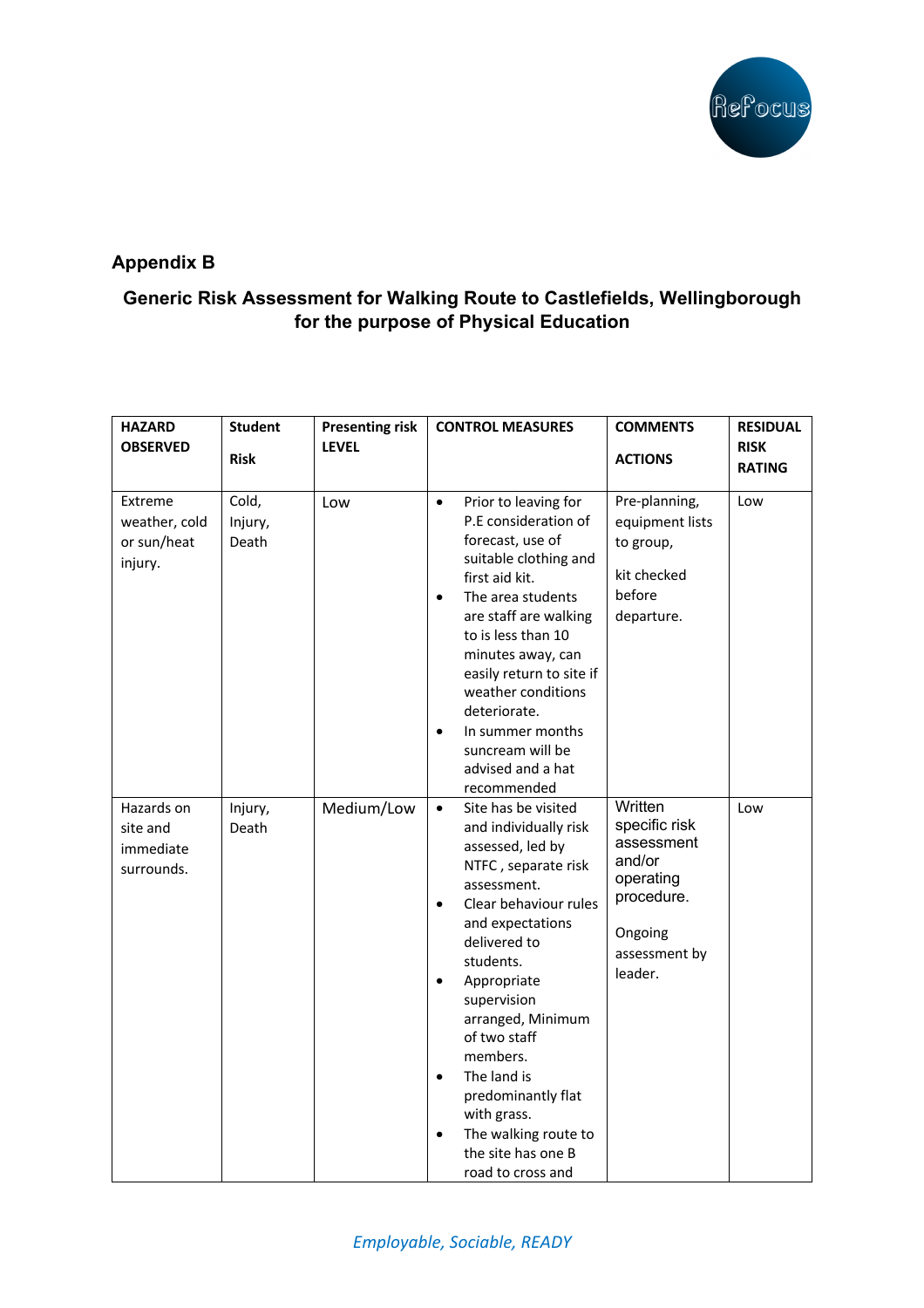

|                                                                         |                                                                                                     |        |                                                  | one side road. These<br>are both covered by<br>a pelican and a zebra<br>crossing. One<br>member of staff will<br>lead the group<br>across and one will<br>follow from behind.                                                                                                                                                                                               |                                                                                                                                                                                                                           |     |
|-------------------------------------------------------------------------|-----------------------------------------------------------------------------------------------------|--------|--------------------------------------------------|-----------------------------------------------------------------------------------------------------------------------------------------------------------------------------------------------------------------------------------------------------------------------------------------------------------------------------------------------------------------------------|---------------------------------------------------------------------------------------------------------------------------------------------------------------------------------------------------------------------------|-----|
| Members of<br>the public<br>(Interference)                              | Injury,<br>Fatality,                                                                                | High   | $\bullet$<br>$\bullet$<br>$\bullet$<br>$\bullet$ | Close supervision by<br>experienced staff.<br>Staff to be with the<br>students at all times,<br>Reminders of<br>behaviour<br>expectation<br>Should member of<br>the public engage in<br>conversation this will<br>be responded to by<br>staff and if<br>inappropriate<br>students will be<br>quickly moved on or<br>if not suitable they<br>will be returned to<br>ReFocus. |                                                                                                                                                                                                                           | Low |
| Members of<br>the public<br>exercising<br>their dogs on<br>Castlefields | Injury,<br>allergic<br>reactions,<br>Fatality,<br>Damage to<br>Equipment,<br>Emotional<br>detriment | High   | $\bullet$                                        | The Castefields is a<br>council controlled<br>public space where<br>all dogs must be kept<br>on a lead.<br>Visual checks will be<br>completed by staff of<br>the area the<br>students will be<br>exercising in prior to<br>and during their<br>lesson, to ensure<br>their continued<br>safety.                                                                              | Dogs are to be<br>kept under<br>owners control<br>Wellingborough<br>Norse maintain<br>the cleansing of<br>the site.<br>If the site is<br>unsuitable at<br>any point<br>students will be<br>returned safely<br>to ReFocus. | Low |
| Vehicles when<br>crossing the<br>road                                   | Injury                                                                                              | Medium | $\bullet$                                        | Young people given<br>appropriate briefing<br>regarding hazards<br>and required<br>behaviour e.g.<br>remain on<br>pavements unless<br>instructed otherwise,                                                                                                                                                                                                                 | Member of staff<br>to supervise the<br>crossing of any<br>roads.                                                                                                                                                          | Low |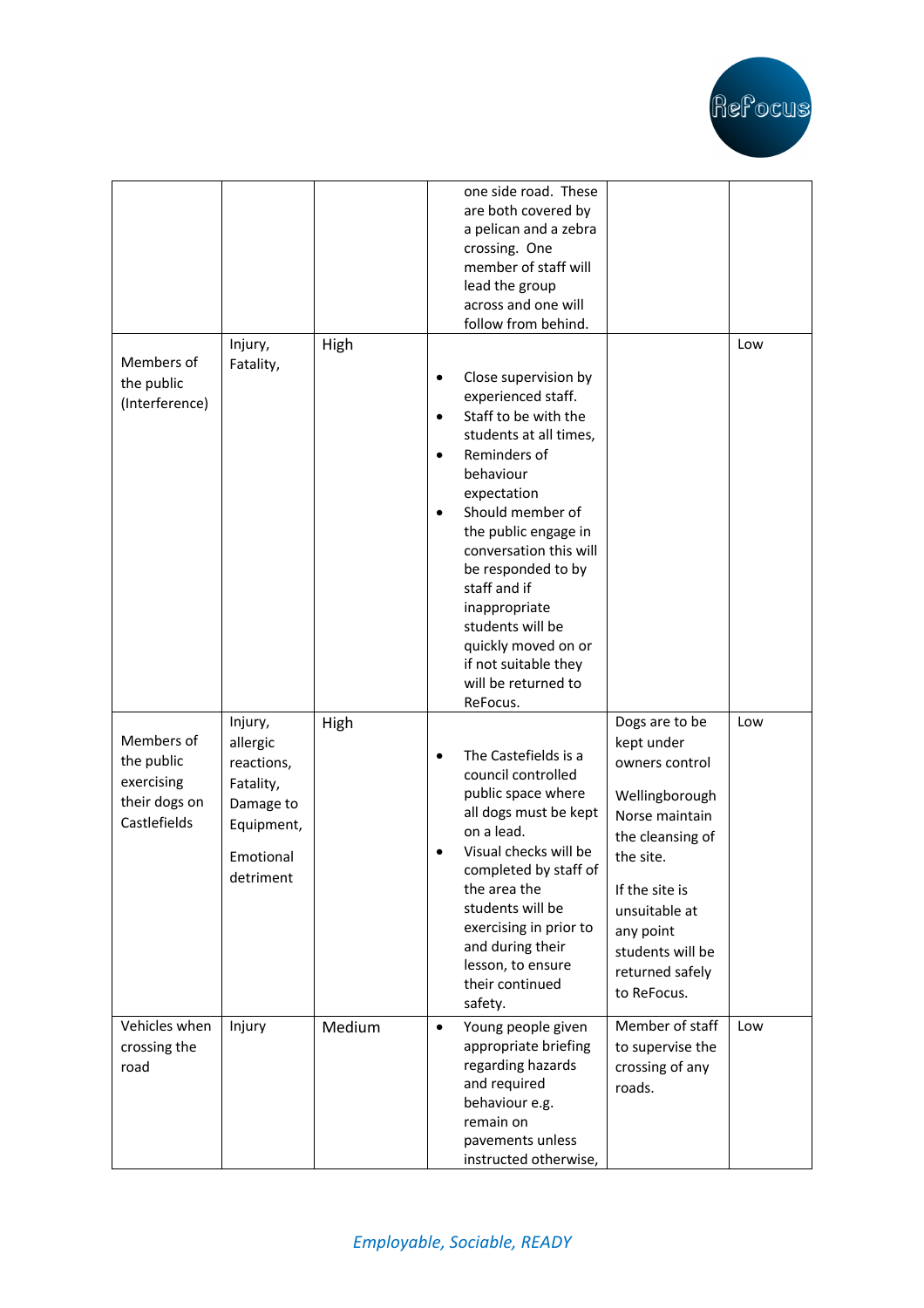

|                        |                                                     |     | $\bullet$<br>$\bullet$<br>$\bullet$<br>$\bullet$ | courtesy to public,<br>etc<br>The planned route<br>utilizes wide<br>pavements where<br>possible<br>The planned route<br>will cross roads only<br>at designated<br>crossing points or at<br>specified locations<br>which are<br>considered to be low<br>risk<br>All journeys,<br>especially road<br>crossings, will be<br>closely supervised by<br>staff<br>Young people will be<br>briefed not to cross<br>roads, unless and<br>until specifically<br>instructed to do so<br>by staff<br>One supervisor (or<br>appropriate group<br>member) will be at<br>the front of the<br>group, one at the<br>back, with the others<br>positioning<br>themselves<br>alongside the group<br>between the young<br>people and the road<br>itself |                                                                                                                                 |                |
|------------------------|-----------------------------------------------------|-----|--------------------------------------------------|------------------------------------------------------------------------------------------------------------------------------------------------------------------------------------------------------------------------------------------------------------------------------------------------------------------------------------------------------------------------------------------------------------------------------------------------------------------------------------------------------------------------------------------------------------------------------------------------------------------------------------------------------------------------------------------------------------------------------------|---------------------------------------------------------------------------------------------------------------------------------|----------------|
| Student flight<br>risk | Going<br>Missing and<br>being<br>exposed to<br>harm | Low | $\bullet$<br>$\bullet$                           | If a student presents<br>as highly likely to<br>abscond whilst on<br>the walking route a<br>decision will be<br>made to either<br>increase staff<br>numbers (1-2-1) for<br>that student in order<br>for them to attend<br>Or, if there is limited<br>staff availability then<br>that student will not<br>take part in the off                                                                                                                                                                                                                                                                                                                                                                                                      | Headcount of<br>students to be<br>taken before<br>leaving ReFocus,<br>once at<br>Castlefields and<br>upon return to<br>ReFocus. | Low/<br>medium |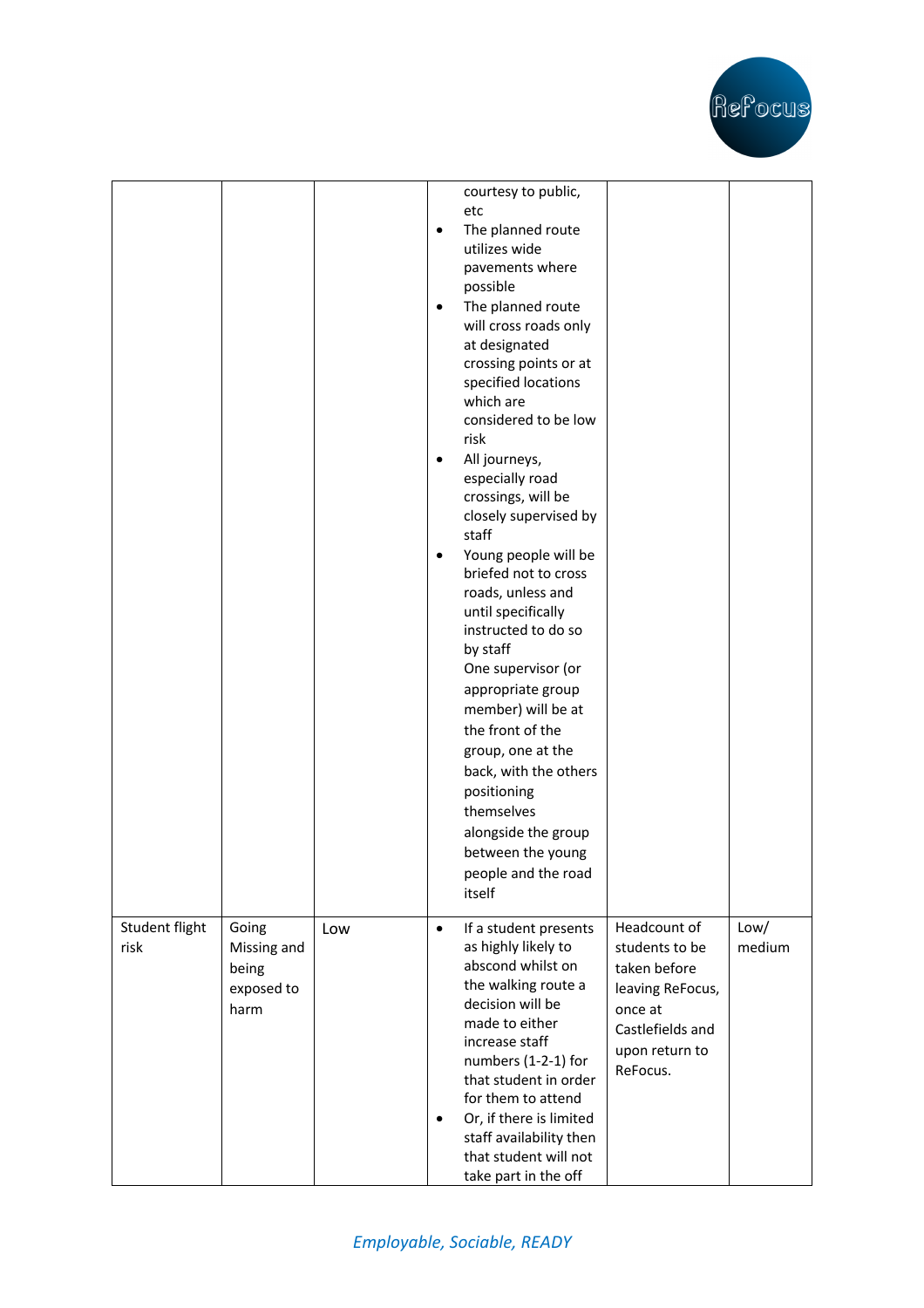

|                                                             |                                        |             | $\bullet$                                                          | site P.E lesson and<br>will received their<br>exercise at ReFocus.<br>Maximum of 6<br>students to 2<br>members of staff.<br>Each student will<br>have their own risk<br>assessment, if their<br>individual risk<br>assessment shows<br>an increase in any<br>area then staffing<br>rations will be<br>reconsidered.                                                                                                                                                                                               |                                                                                                                                                                                                                                                                                                                                                                                          |                |
|-------------------------------------------------------------|----------------------------------------|-------------|--------------------------------------------------------------------|-------------------------------------------------------------------------------------------------------------------------------------------------------------------------------------------------------------------------------------------------------------------------------------------------------------------------------------------------------------------------------------------------------------------------------------------------------------------------------------------------------------------|------------------------------------------------------------------------------------------------------------------------------------------------------------------------------------------------------------------------------------------------------------------------------------------------------------------------------------------------------------------------------------------|----------------|
| Hygiene                                                     | Illness                                | Low         | $\bullet$<br>$\bullet$                                             | Good practice<br>followed.<br>Hand sanitiser taken<br>to the location and<br>all students required<br>to wash their hands<br>upon returning to<br>ReFocus.                                                                                                                                                                                                                                                                                                                                                        | Staff to ensure<br>site is inspected<br>prior to exercise<br>commencing.                                                                                                                                                                                                                                                                                                                 | Low            |
| Boredom/<br>Poor<br>behaviour of<br>student<br>and/or group | Injury to<br>staff and/or<br>students. | High/Medium | $\bullet$<br>٠<br>$\bullet$<br>$\bullet$<br>$\bullet$<br>$\bullet$ | Update from BHL's<br>care setting as to his<br>frame of mind that<br>day.<br>Firm control of group<br>Careful Group<br>selection<br>Control measures in<br>place<br>Alternative activity<br>identified<br>Consider staff<br>numbers allocated to<br>the session.<br>Maximum of 6<br>students to 2<br>members of staff.<br>Each student will<br>have their own risk<br>assessment, if their<br>individual risk<br>assessment shows<br>an increase in any<br>area then staffing<br>rations will be<br>reconsidered. | Ongoing<br>assessment by<br>leader prior to<br>leaving site and<br>during activity.<br>Understanding<br>between group<br>and leader of<br>the above and<br>possible<br>alternate plans<br>agreed if the<br>activity cannot<br>go ahead/<br>continue.<br>ReFocus will<br>always have an<br>alternative<br>option if<br>behaviour is not<br>safe to go on<br>the walking<br>route or if it | Low/<br>medium |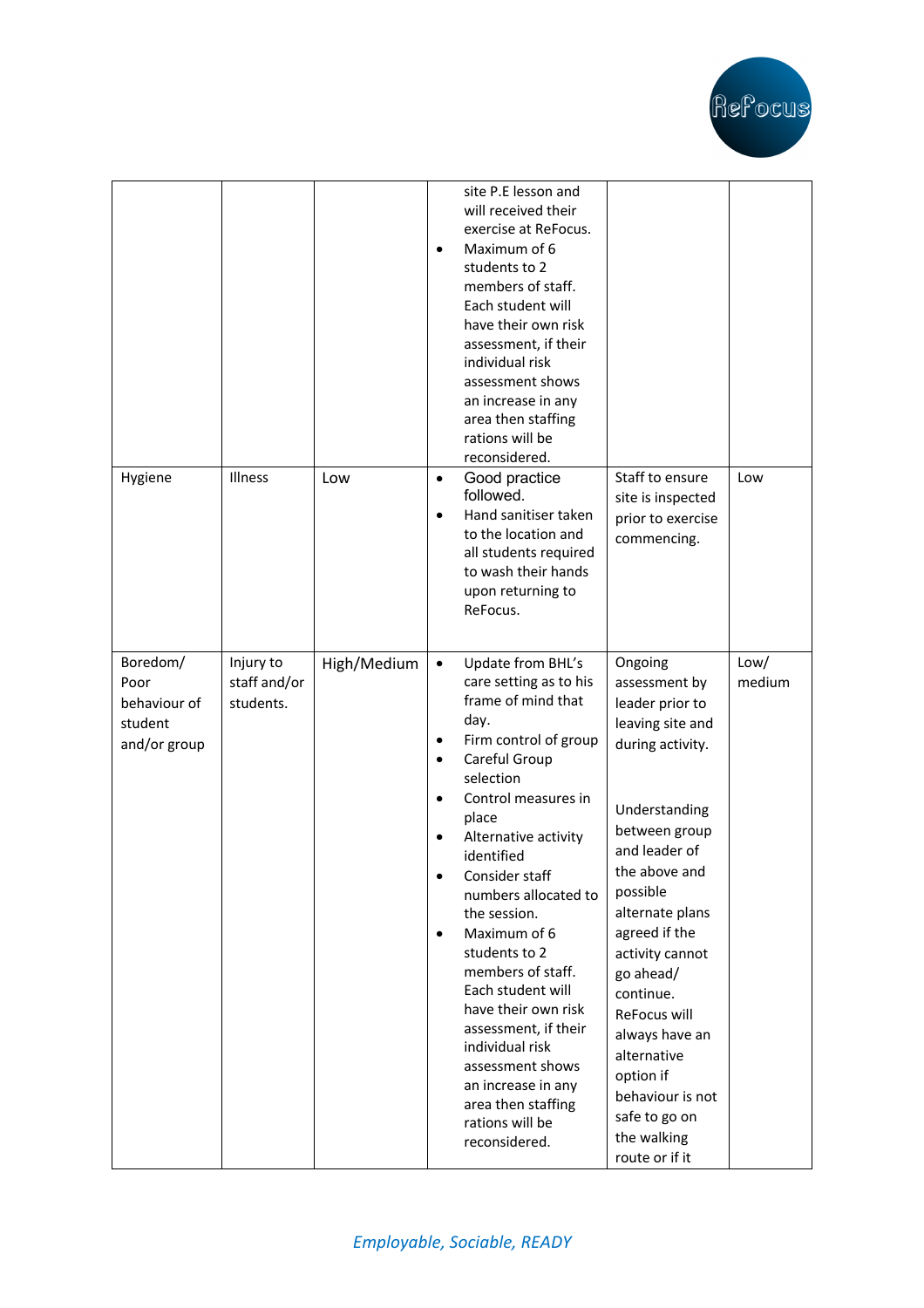

|                             |                                                     |     |                                                       |                                                                                                                                                                                                                                                                                                                                                                                                     | deteriorate<br>whilst there.                                                                                                    |     |
|-----------------------------|-----------------------------------------------------|-----|-------------------------------------------------------|-----------------------------------------------------------------------------------------------------------------------------------------------------------------------------------------------------------------------------------------------------------------------------------------------------------------------------------------------------------------------------------------------------|---------------------------------------------------------------------------------------------------------------------------------|-----|
|                             |                                                     |     |                                                       |                                                                                                                                                                                                                                                                                                                                                                                                     | Clear and<br>ongoing<br>communication<br>between group<br>leaders<br>throughout the<br>activity to<br>maintain safety           |     |
| Injury (Trips<br>and falls) | Injury to<br>staff and/or<br>students               | Low | $\bullet$<br>$\bullet$<br>$\bullet$                   | The walking route is<br>solely using local<br>council maintained<br>pavements and<br>roads. If the lead<br>member of staff<br>notices any hazards<br>they will alert the<br>rest of the group.<br>A first aid kit will be<br>available in the case<br>of any injury<br>sustained.<br>A staff member will<br>ensure they have a<br>mobile phone on<br>them in case of<br>emergency                   | Clear and<br>ongoing<br>communication<br>between group<br>leaders<br>throughout the<br>activity to<br>maintain safety           | Low |
| Student<br>getting lost     | Going<br>Missing and<br>being<br>exposed to<br>harm | Low | $\bullet$<br>$\bullet$<br>$\bullet$<br>$\bullet$<br>٠ | There will always be<br>a minimum of two<br>staff members (one<br>from NTFC, one from<br>ReFocus)<br>One staff member<br>will lead the group<br>and the other will<br>remain at the back.<br>Numbers will be<br>checked prior to<br>leaving ReFocus.<br>Numbers will be<br>checked upon arrival<br>at the location to<br>ensure everyone is<br>present.<br>Prior to leaving<br>Castlefields, again, | Headcount of<br>students to be<br>taken before<br>leaving ReFocus,<br>once at<br>Castlefields and<br>upon return to<br>ReFocus. | low |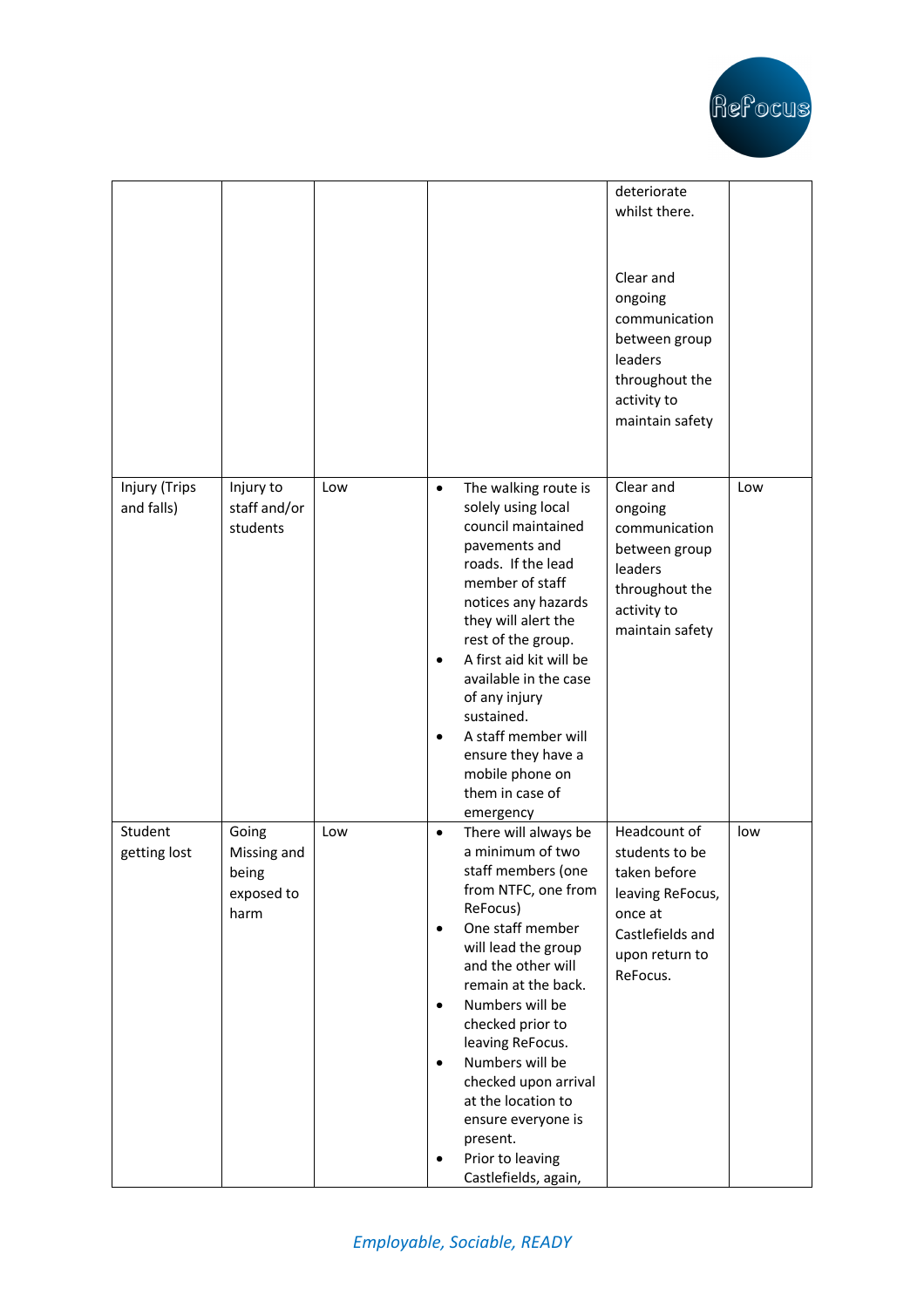

|         |            |     |           | student numbers will                  |                |     |
|---------|------------|-----|-----------|---------------------------------------|----------------|-----|
|         |            |     |           | be checked.                           |                |     |
|         |            |     | $\bullet$ | Maximum of 6                          |                |     |
|         |            |     |           | students to 2                         |                |     |
|         |            |     |           | members of staff.                     |                |     |
|         |            |     | $\bullet$ | Each student will                     |                |     |
|         |            |     |           | have their own risk                   |                |     |
|         |            |     |           | assessment, if their                  |                |     |
|         |            |     |           | individual risk                       |                |     |
|         |            |     |           | assessment shows                      |                |     |
|         |            |     |           | an increase in any                    |                |     |
|         |            |     |           | area then staffing                    |                |     |
|         |            |     |           | ratios will be                        |                |     |
|         |            |     |           | reconsidered.                         |                |     |
| Medical | Decline in | Low | $\bullet$ | Any students with                     | Staff to keep  | low |
| episode | health     |     |           | known medical                         | any medication |     |
|         | condition  |     |           | conditions will                       | in their       |     |
|         |            |     |           | ensure they are fit                   | possession in  |     |
|         |            |     |           | and well to attend.                   | case of        |     |
|         |            |     |           | This will be                          |                |     |
|         |            |     |           | established prior to                  | emergency.     |     |
|         |            |     |           | every departure                       |                |     |
|         |            |     |           | from site to                          |                |     |
|         |            |     |           | complete P.E.                         |                |     |
|         |            |     | $\bullet$ | Staff will ensure that                |                |     |
|         |            |     |           | any students that                     |                |     |
|         |            |     |           | require medication                    |                |     |
|         |            |     |           | have it in their                      |                |     |
|         |            |     |           | possession in case                    |                |     |
|         |            |     |           | they need it whilst                   |                |     |
|         |            |     |           | off site. Staff will                  |                |     |
|         |            |     |           | ensure students                       |                |     |
|         |            |     |           | medication is clearly                 |                |     |
|         |            |     |           | labelled and safe                     |                |     |
|         |            |     |           | from other students.                  |                |     |
|         |            |     | $\bullet$ | ReFocus will ensure                   |                |     |
|         |            |     |           | at least one member                   |                |     |
|         |            |     |           | of staff attending is                 |                |     |
|         |            |     |           | first aid trained.                    |                |     |
|         |            |     | $\bullet$ | Staff will have a                     |                |     |
|         |            |     |           |                                       |                |     |
|         |            |     |           | mobile phone in case<br>of emergency. |                |     |
|         |            |     |           | First aid kit will                    |                |     |
|         |            |     | $\bullet$ |                                       |                |     |
|         |            |     |           | always be taken                       |                |     |

| Assessed by | Date          |                                         |
|-------------|---------------|-----------------------------------------|
| Checked by  | <b>Review</b> | Annually unless significant changes to  |
|             | Date          | workplace processes and practices or    |
|             |               | if any change in presenting risk levels |
|             |               | become apparent.                        |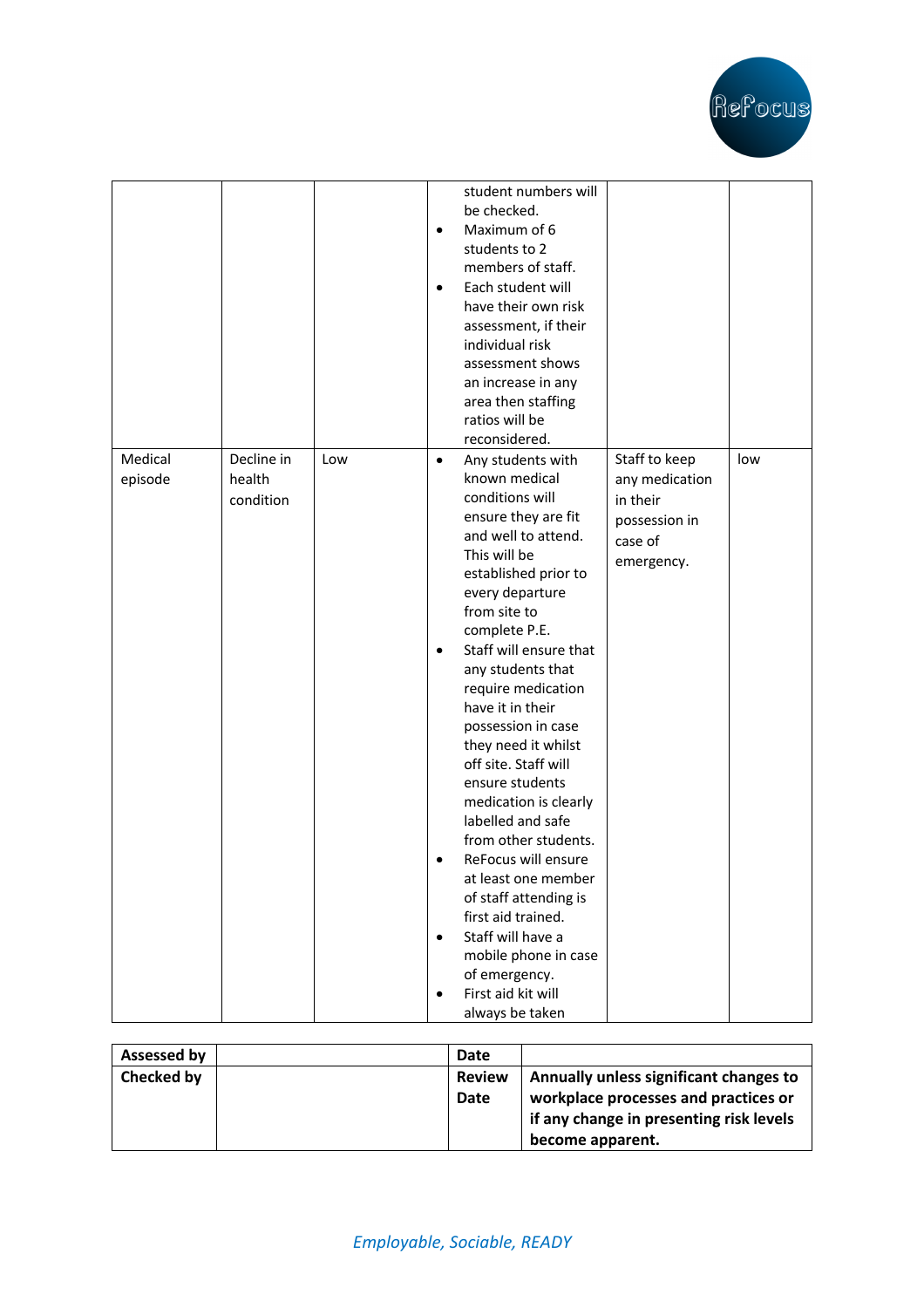

## **Appendix C**

### **Student Entry Risk Assessment**

- Use in conjunction with risk assessment matrix.
- Any assessment with a matrix rating of higher than 3 requires a second signature from senior leadership.
- Scores between 1 and 2 require single signature and monthly reassessment (subject to behaviour).
- Scores of 3 and 4 require signatures from 2 members of senior leadership and a weekly review.
- Score of 5 requires close monitoring and 1 to 1 mentoring with daily check ins.

| <b>Incident</b>          | Likelihood | <b>Severity</b> |
|--------------------------|------------|-----------------|
| Violence                 |            |                 |
| Verbal abuse             |            |                 |
| Theft                    |            |                 |
| Damage to property       |            |                 |
| Non-Attendance           |            |                 |
| Weapons                  |            |                 |
| Substance misuse         |            |                 |
| Impulsive Behaviour-     |            |                 |
| Diagnosed or             |            |                 |
| Undiagnosed              |            |                 |
| Defiance                 |            |                 |
| Attitude to learning     |            |                 |
| Racism                   |            |                 |
| Extreme beliefs/opinions |            |                 |
| Other (Specify)          |            |                 |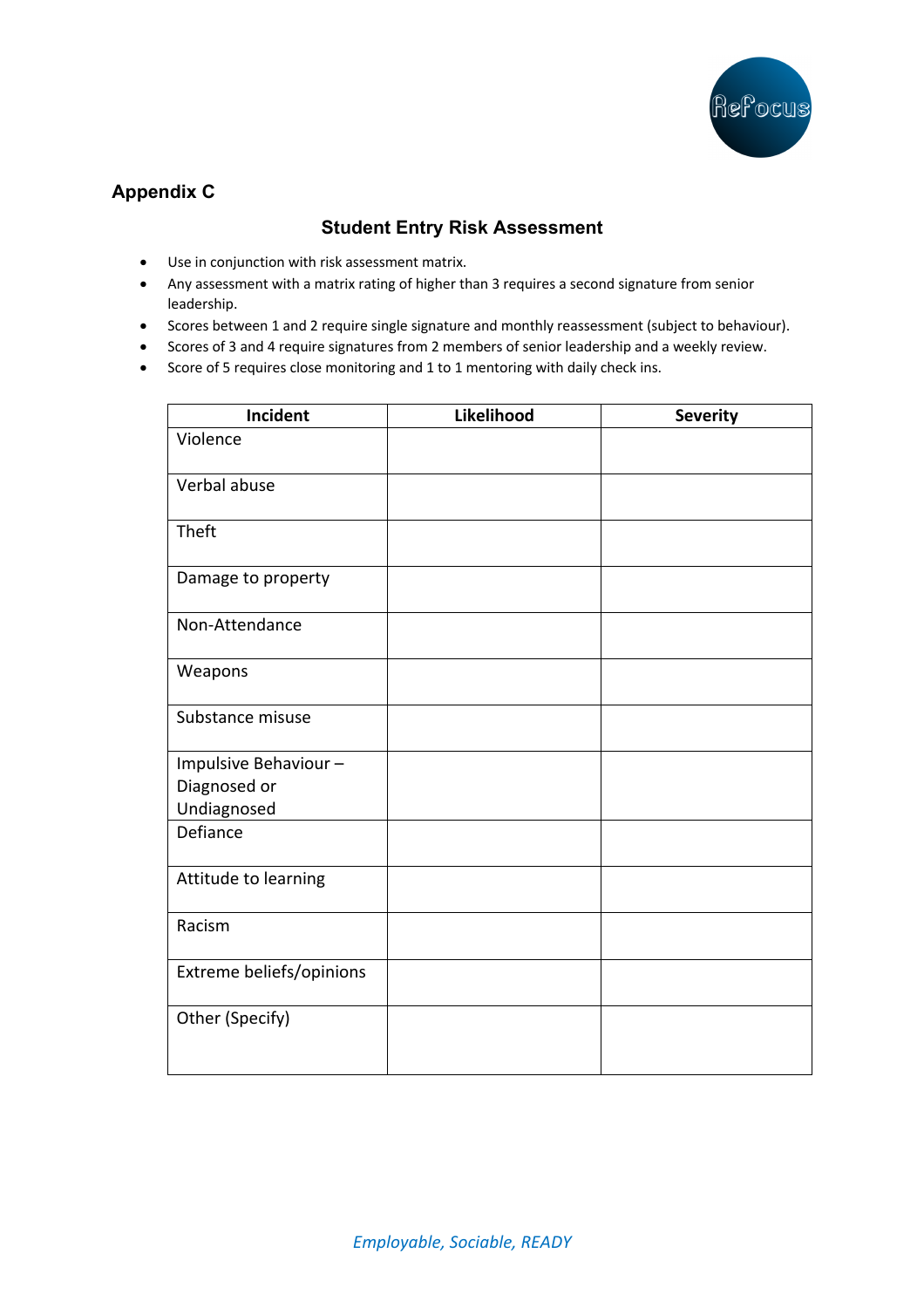

Additional comments…

Previous Incidents of violence (Y/N) If yes, please specify…

Previous incidents of theft (Y/N) If yes, please specify…

Previous incidents of weapons (Y/N) If yes, please specify…

Previous incidents of substance misuse (Y/N) If yes, please specify…

Previous incidents of racism (Y/N) If yes please specify…

Previous incidents of extreme behaviour (Y/N) If yes please specify…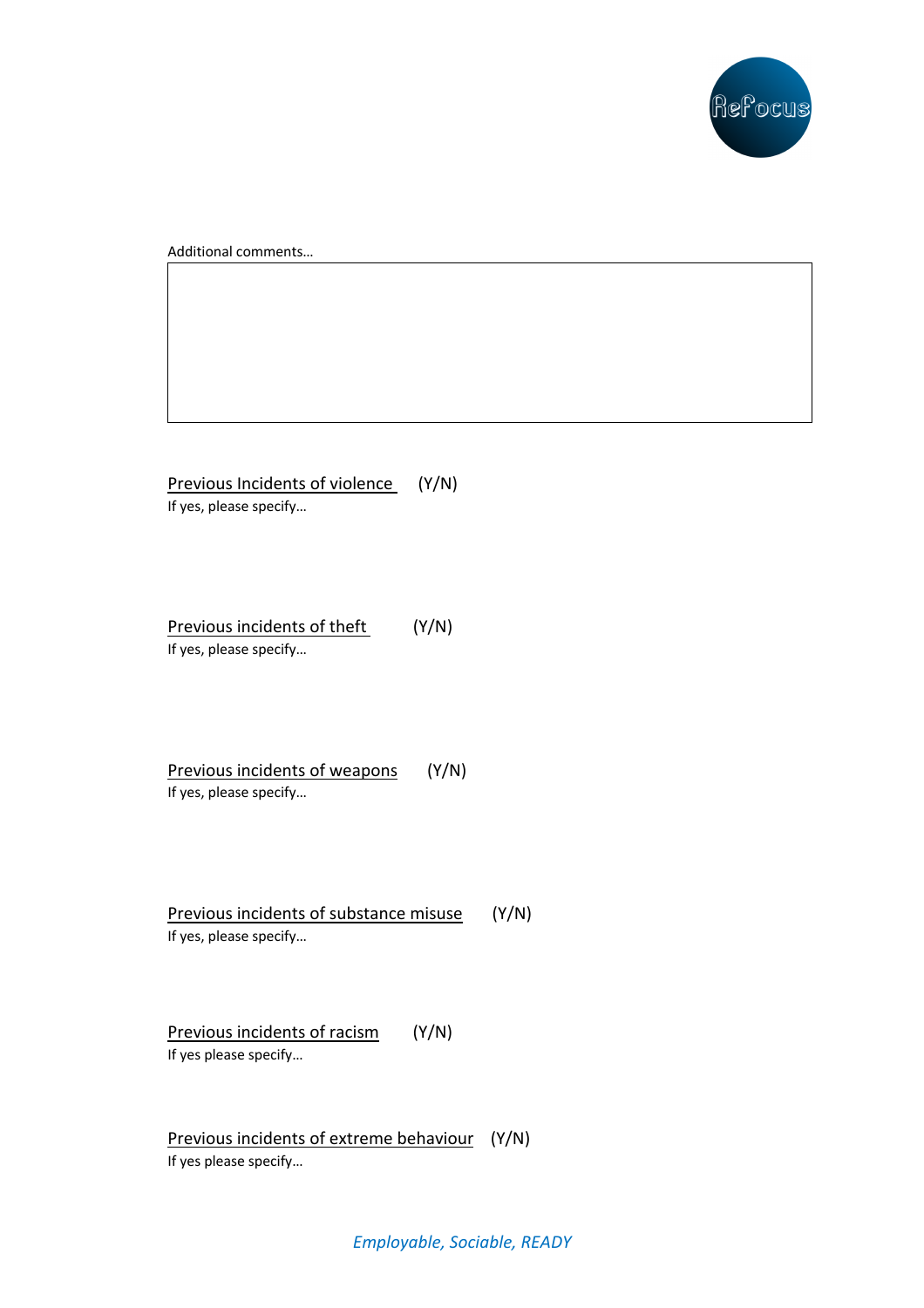

#### Diagnosed conditions that impact behaviour (Y/N) If yes, please specify…

| Concerns | Preventative measures<br>taken | <b>Expected result</b> |
|----------|--------------------------------|------------------------|
|          |                                |                        |
|          |                                |                        |
|          |                                |                        |
|          |                                |                        |
|          |                                |                        |
|          |                                |                        |

### Emergency contact

Name –

Address –

Phone –

## School Contact

Name –

Phone –

Email –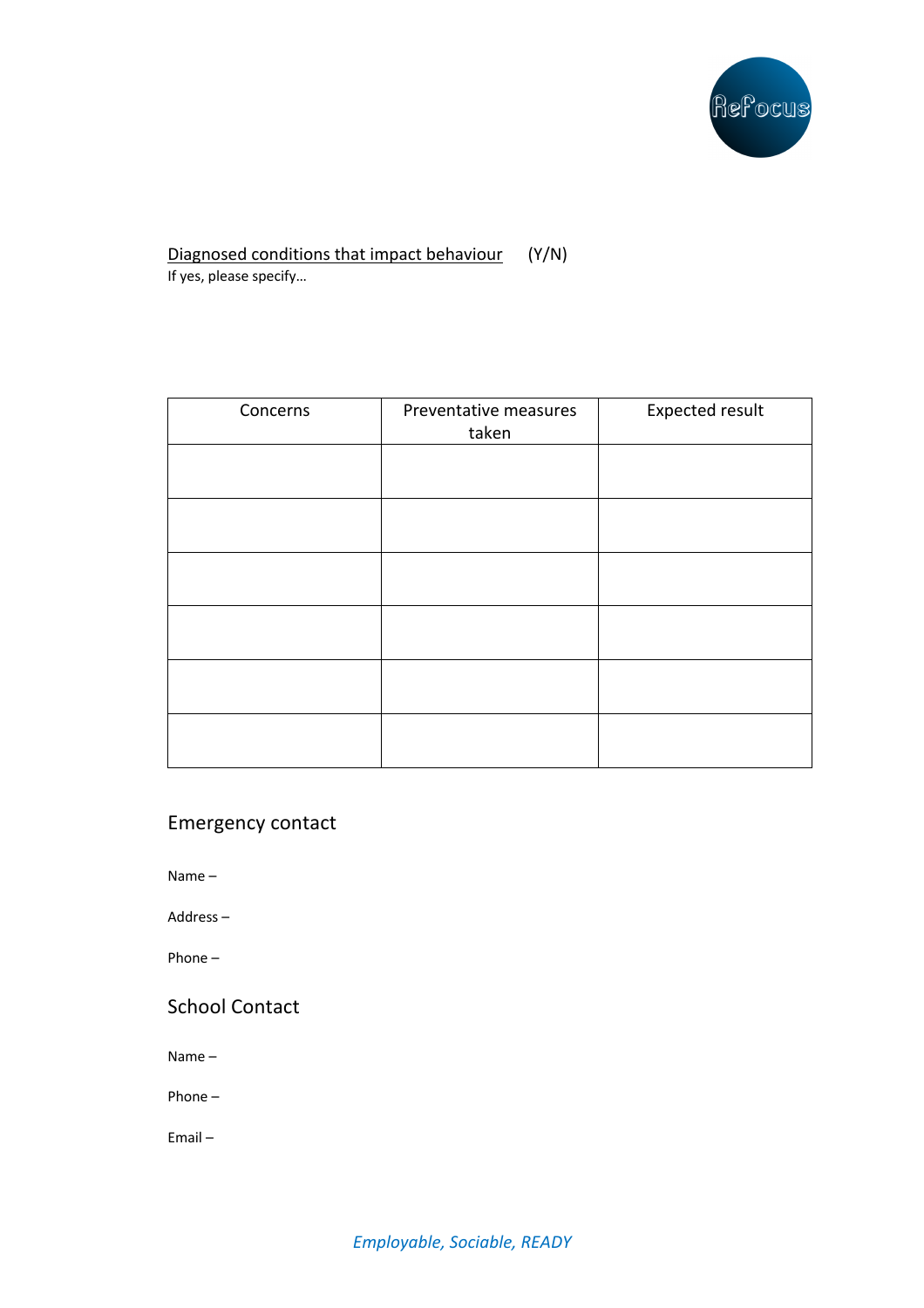

Assigned tutor

Signature 1

Signature 2

School representative

Signature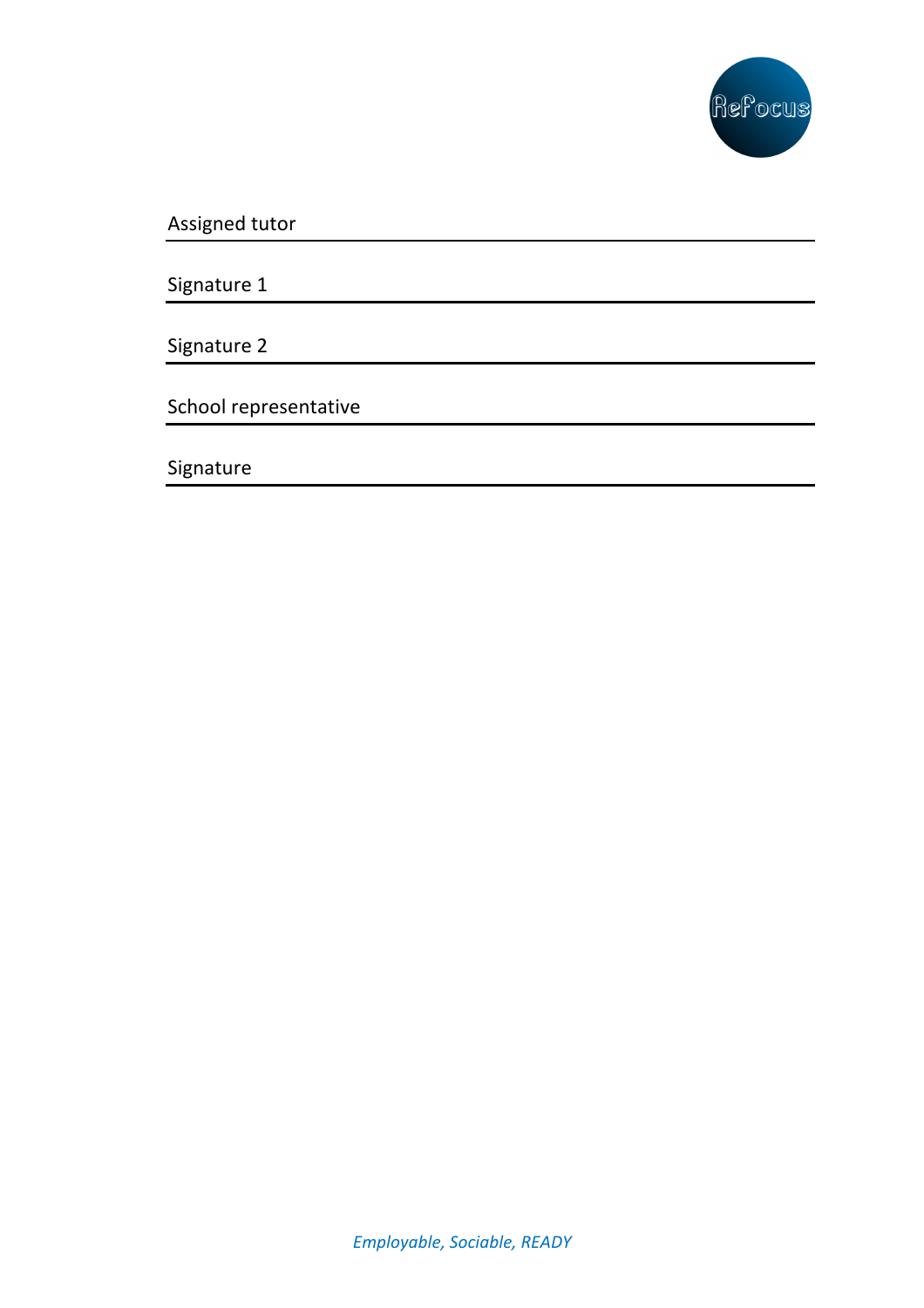

# **Appendix D**

**Student Risk Assessment for ReFocus, Wellingborough** 

| <b>OBSERVED</b><br><b>Risk</b><br>risk LEVEL<br><b>RISK</b><br><b>ACTIONS</b><br><b>RATING</b> |  |
|------------------------------------------------------------------------------------------------|--|
|                                                                                                |  |
|                                                                                                |  |
|                                                                                                |  |
| Abscond<br>Site                                                                                |  |
|                                                                                                |  |
| Behaviour<br>Injury<br>$\bullet$                                                               |  |
| Including<br>Inappropriate                                                                     |  |
| historical<br>language                                                                         |  |
| Over                                                                                           |  |
| sexualised                                                                                     |  |
| behaviour                                                                                      |  |
| $\bullet$                                                                                      |  |
| Participation<br>Injury/<br>in Off Site                                                        |  |
| Abscond/<br>Activity                                                                           |  |
| disengagement                                                                                  |  |
|                                                                                                |  |
|                                                                                                |  |
| Injury/<br>Garden<br>$\bullet$                                                                 |  |
| Abscond/                                                                                       |  |
| disengagement                                                                                  |  |
| Workshop<br>Injury<br>$\bullet$                                                                |  |
| Classroom<br>disengagement<br>$\bullet$                                                        |  |
| Social time<br>Inappropriate<br>$\bullet$                                                      |  |
| language/                                                                                      |  |
| Abscond                                                                                        |  |
|                                                                                                |  |
| Injury/<br>Boxing<br>$\bullet$                                                                 |  |
| Disengage                                                                                      |  |

*Employable, Sociable, READY*